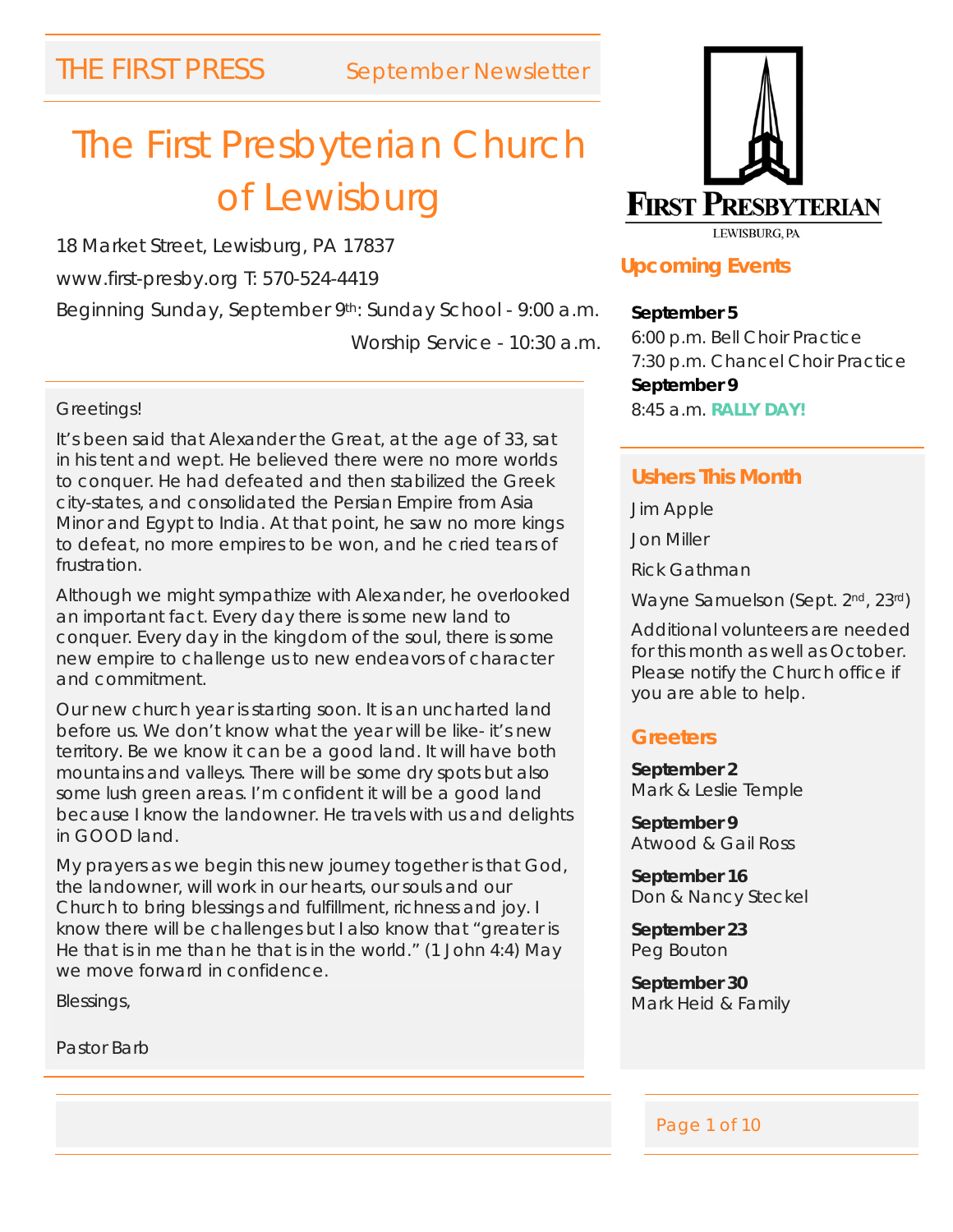# **September Birthdays & Anniversaries**

#### **September Birthdays**

- 1 Cameron McDowell, Judith Ziegler, Vickie Ziegler
- 2 Lorri Bruckhart, Alice Marquart, Sharon Pearce, Kim Wagner
- 4 Carolyn McSween, Karen Shurtliffe
- 5 Tom Hans
- 6 Annie Lesher, Allie Mast
- 8 Richard Erdley, Rob Royer
- 9 Paula Young
- 10 Audrey Kalcich, Jan Peterson, Samantha Reif, Bart Shaffer, Kimmy Tarves
- 11 Bill Bernard, Richard Cooper, Mark Temple, Chris Zellmann
- 12 Kelsey Roussell
- 13 Kirk Jarrett, Tom Miller
- 14 Jackie Mast
- 15 Liv Heid
- 16 Lisa Kraus, Barbara Yocum
- 17 Sidney Dame, Benjamin Redding
- 18 Sarah Graber
- 19 Rachel McVicar
- 23 Crystal Reid
- 24 Landon Jarrett
- 28 David Goehring, Robby McTammany
- 29 Sawyer Kovaschetz

#### **September Anniversaries**

- 1 Bob & Nancy Martin
- 4 Keith & Pat Ringkamp
- 8 Jack & Rebecca Mignot



# **In the Community**

**Dinner By The River Teams September 6** Sacred Heart

**September 13** Zellmann Team

**September 20** Shady Grove

**September 27** Christ Lutheran

# **Looking for ways you can be involved in the Children's Ministry?**

Contact Carolyn McSween to find out more about volunteer opportunities with First Presby Kids!

#### [carolynmcsween@gmail.com](mailto:carolynmcsween@gmail.com)

or 570-939-2119



Page 2 of 10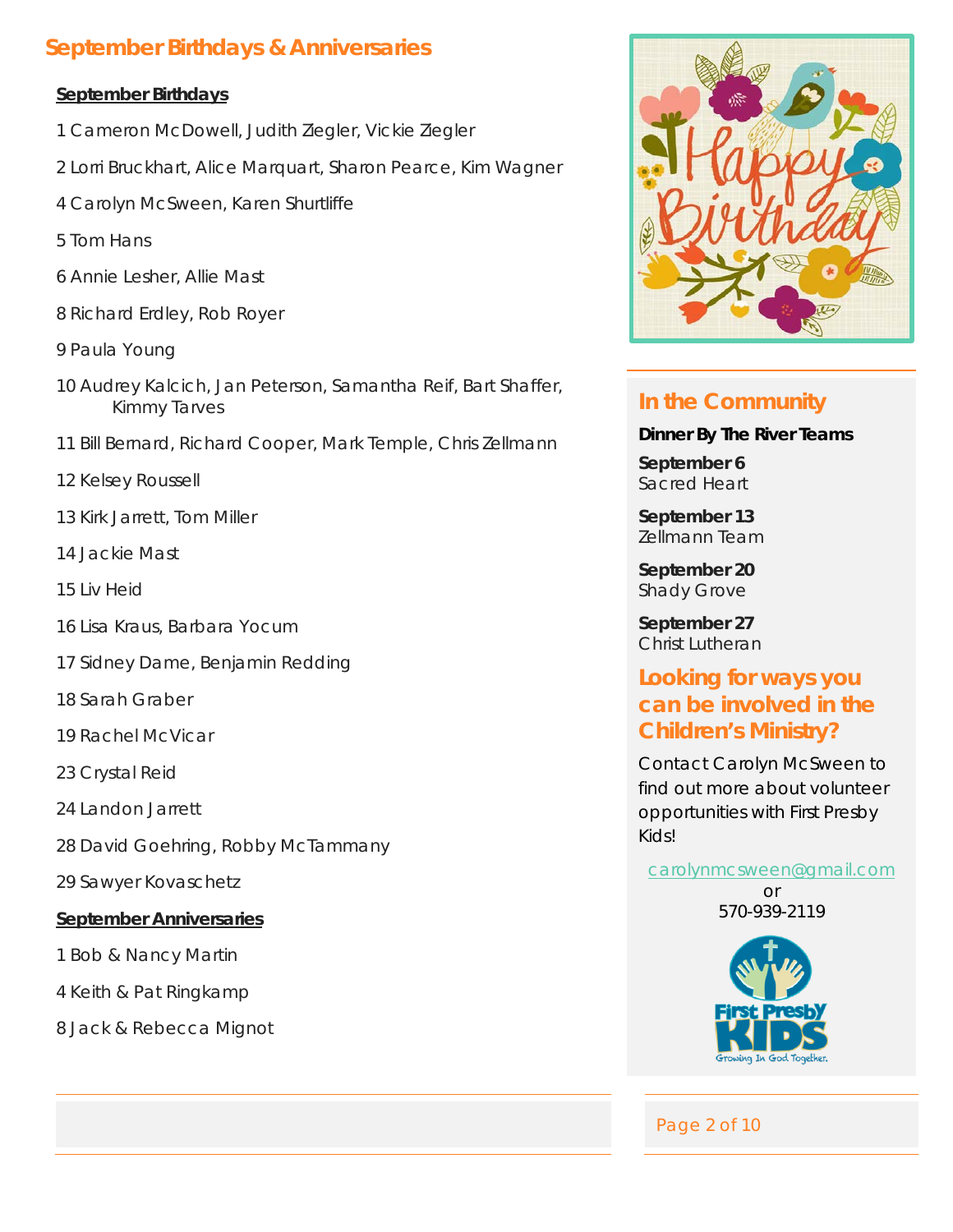#### **September Anniversaries (continued)**

19 John & Leslie Mutschler 24 Richard & Sharon Beaver 25 Nick & Amanda Kovaschetz 26 Scott & Kristin McVicar



#### **Nursery Volunteers**

**September 2:** Kathy Gathman **September 9:** Graver Family **September 16:** Volunteer needed **September 23:** Volunteer needed **September 30:** Volunteer needed **Kids Church Volunteers September 2:** Mrs. McSween **September 9:** Mrs. McSween **September 16:** Mrs. McSween **September 23:** Volunteer needed **September 30:** Mrs. Heid

**It's time for us to update our photo directory!**  We are partnering with Lifetouch for this important project. Lifetouch is providing the directory at no cost to our Church and every family photographed receives a complimentary directory and an 8x10 portrait. Our scheduled photography days and times are:



**Wednesday, September 26th:** 2:00 p.m. - 9:00 p.m.

**Thursday, September 27th:** 2:00 p.m. - 9:00 p.m.

**Friday, September 28th:** 2:00 p.m. - 9:00 p.m.

**Saturday, September 29th:** 10:00 a.m. - 5:00 p.m.

You may sign-up online for a time slot at [https://booknow](https://booknow-lifetouch.appointment-plus.com/7s770tgq/)[lifetouch.appointment-plus.com/7s770tgq/](https://booknow-lifetouch.appointment-plus.com/7s770tgq/) or call the Church office at 570-524-4419. Our directory won't be complete without you so please plan on being included, and help us celebrate our church family!

**\*Please note- online sign-ups will be unavailable over the weekends so anyone without online access may use the paper sign-up sheet while attending worship on Sundays.**



# **Meeting Reminders**

**September 4** 6:30 p.m.: Congregational Life **September 10** 7:00 p.m.: Christian Ed **September 17** 7:00 p.m.: Session, Deacon & Trustee **September 26**

6:30 p.m.: Worship Life

# **Coffee Hour**

September 9- **RALLY DAY!** September 16- Youth Group September 23- Reif Family September 30- Speake Family



**Sundays from 10:00 – 10:30 a.m.**

Page 3 of 10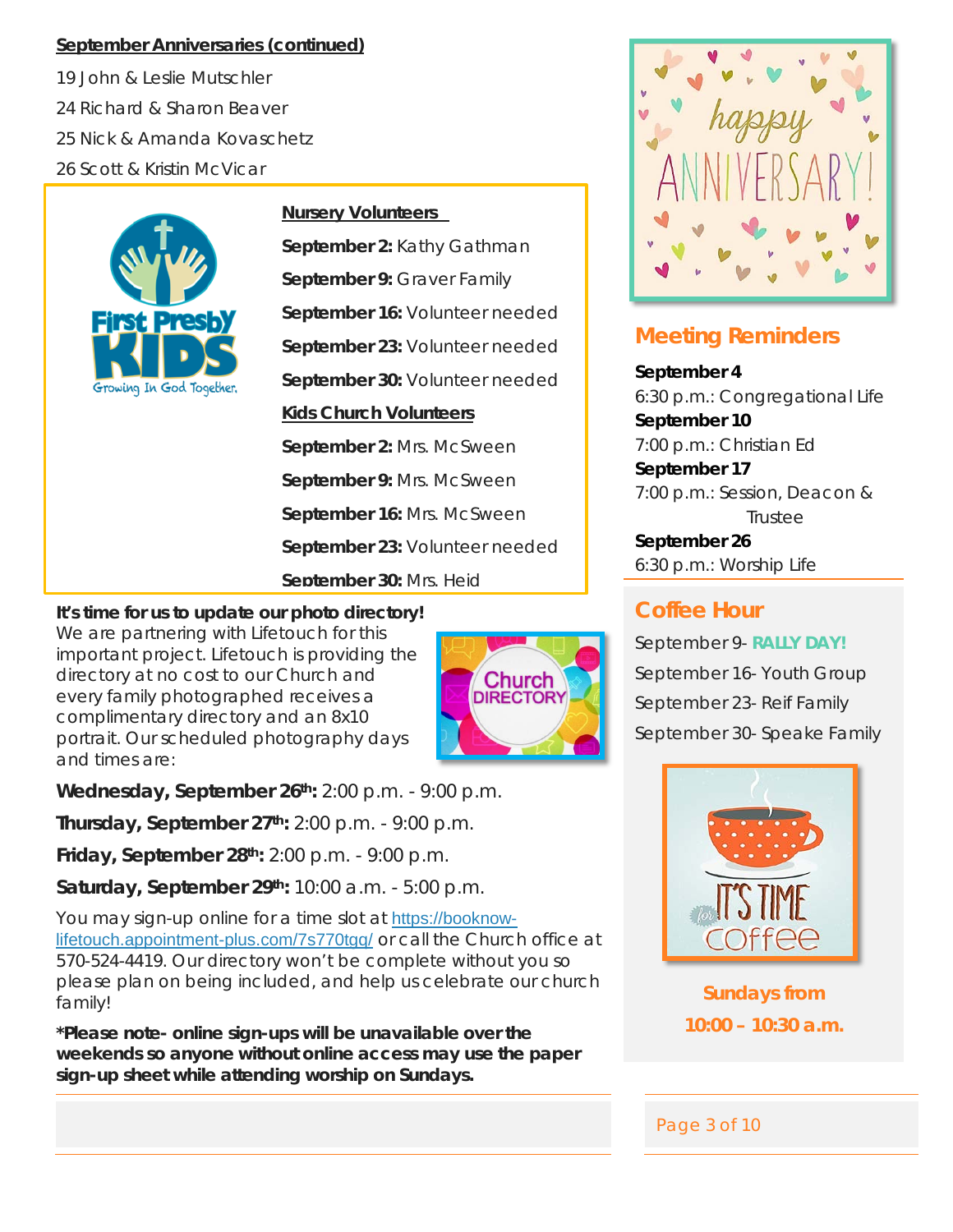# Wednesday, September 5<sup>th</sup> at 6:00 p.m.

**The Bell Choir** will begin weekly rehearsals on Wednesday, September 5th at 6:00 p.m. Many reasons have been presented as to why people "can't" join the bell choir:

• "I've never played bells." – *There's a first time for everything and after the first time, you have experience and every time after that only adds to your experience.*



- "I can't get up in front of people." *We are a group. You would never be alone unless you make that choice.*
- "I don't have time." *We all have busy lives. With the relatively small time commitment of about 45 minutes per week, we are able to share our gift of music with the congregation 5-6 times per year.*

We would love to have some new faces join our team as we come together to make a joyful noise to God. Besides that, we like to have fun and laugh with each other. If you have any questions, please feel free to contact Susan Erdley or any Bell Choir member.

*"There are different kinds of gifts, but the same Spirit distributes them. There are different kinds of service, but the same Lord. There are different kinds of working, but in all of them and in everyone it is the same God at work."* 1 Corinthians.

-Susan Erdley



# **Wednesday, September 5th at 7:30 p.m.**

Are you looking for a way to assist within the life of our church? Do you like to sing? If so, I would like to personally extend an invitation to be a part of our **Chancel Choir** this fall. We are always looking for new faces and extra voices. It is **not** necessary to read music nor commit to a weekly basis in order to participate. The choir is comprised of many individuals who are from both musical and non-musical backgrounds. Our singers enjoy selections performed in 4 – 8 part harmony

and experience a variety of musical styles including: contemporary, gospel, classical, and spirituals.

The choir is a part of every service (except the summer months) including: Christmas Eve, Maundy Thursday, and Easter Sunday. In addition, an annual Christmas Cantata is presented. Rehearsals take place Wednesday evenings from September through May. **Our first rehearsal will occur September 5 at 7:30 p.m**.

If you love to sing, please prayerfully consider joining us to sing unto the Lord!

-Jon Walz



Page 4 of 10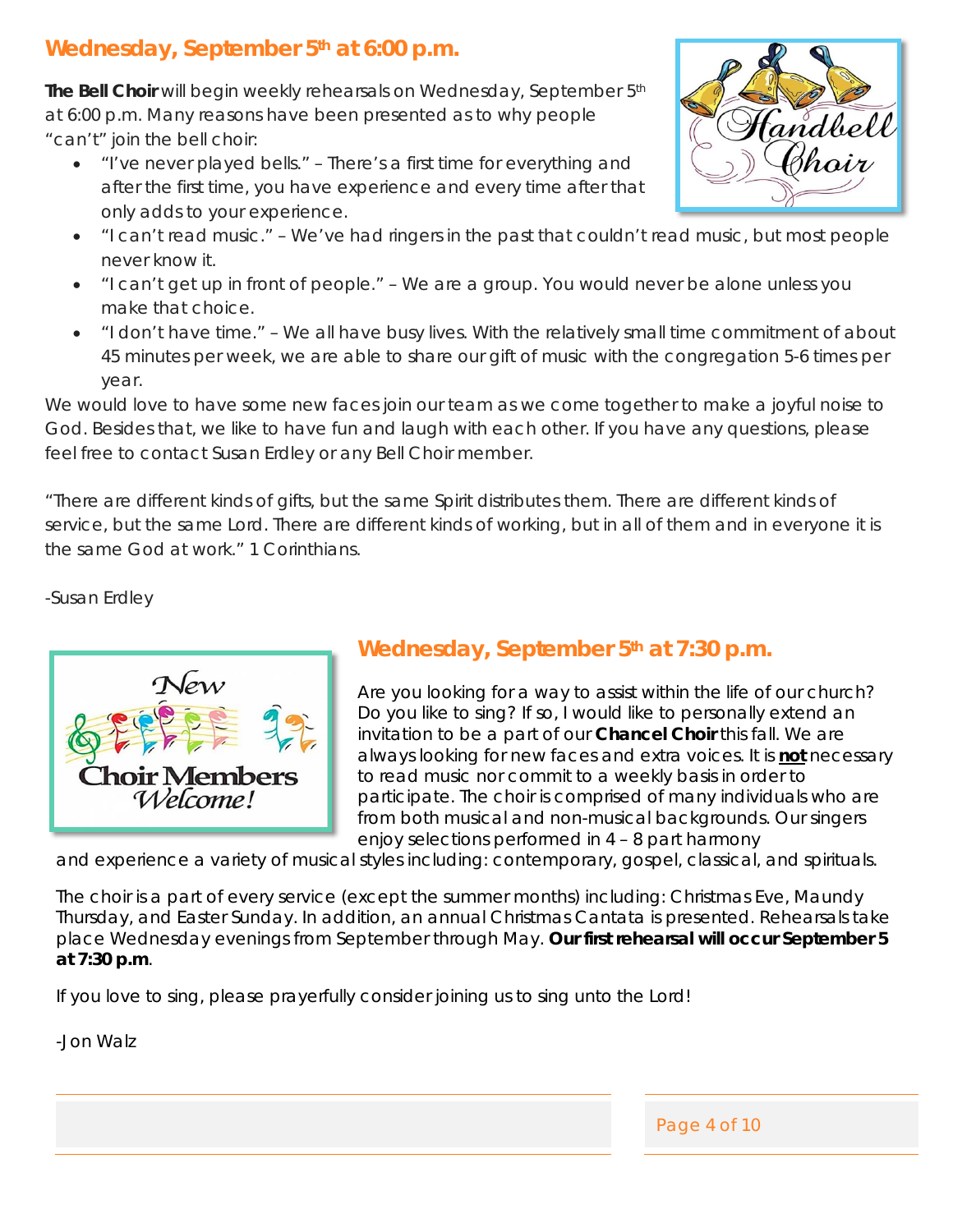

# **Sunday, September 9th at 8:45 a.m.**

It's the Sunday School Kick-off! You will not want to miss this!

Have you noticed that the days are getting shorter, college students are heading off to their campuses, and students are back in our local schools? Most of us do not want to see summer end. The good news is that this time of year brings new beginnings. For First Presbyterian Church in Lewisburg, it means

new Sunday School classes! The kick-off for Sunday School is Rally Day and you will not want to miss this one! Rally Day is September 9<sup>th</sup> at 8:45 a.m. in the Great Hall. Breakfast is being served so bring your appetite! Pastor Barb Yorks will be bringing us a devotional and new Sunday School classes will be introduced. There will also be informational tables detailing upcoming events and activities. Please join us for Rally Day. Bring your friends and family. Most importantly, come learn about the opportunities Sunday School will provide, allowing you to connect with God and other Christians as we study the Bible. We look forward to seeing you!

-Christian Education Committee



# **Trainers Bible Study for Moms**

**Starting Monday, September 10th, we'll be** meeting Mondays from 9:15-11:00 a.m. in the Himmelreich Library Reading Room (adjoining the Church). We'll be starting off this fall learning to become more deeply

rooted in God's faithful promises with a book study on "Gracelaced" by Ruth Chou Simons. (Books will be purchased through Trainers). All Moms welcome, no matter the ages and stages of your kids! Friends are also welcome! Childcare provided.

# **Ladies A.M. Bible Study**

**Starting Wednesday, September 12<sup>th</sup>**, the Ladies A.M. Bible Study (formerly L.A.M.B.S.) will be meeting Wednesdays at 10:00 a.m. in the Chapel. All ages are welcome!



Page 5 of 10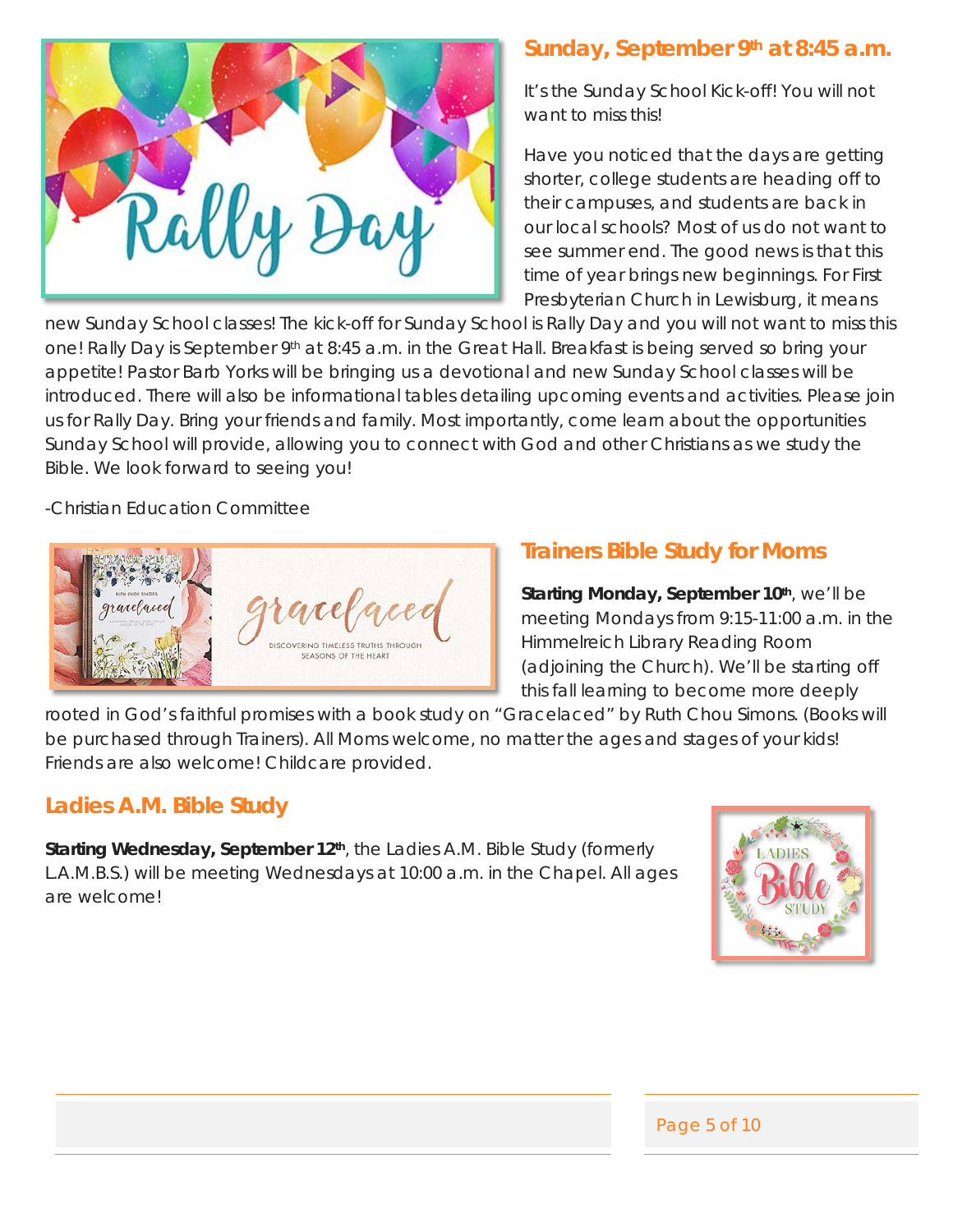# **Fall 2018 Adult Sunday School Class Offerings (Sundays from 9:00 – 10:00 a.m.)**

| <u>rali zu 18 Adult Sunday School Glass Olienngs (Sundays Ilomi 9:00 – 10:00 a.m.)</u>                                                                                                                                                                                                                                                                        |                |                                       |  |
|---------------------------------------------------------------------------------------------------------------------------------------------------------------------------------------------------------------------------------------------------------------------------------------------------------------------------------------------------------------|----------------|---------------------------------------|--|
| <b>Class</b>                                                                                                                                                                                                                                                                                                                                                  | <b>Dates</b>   | <b>Location</b>                       |  |
| <b>Engaging the Scriptures</b>                                                                                                                                                                                                                                                                                                                                | $9/16 - 12/23$ | Room next to Financial Office         |  |
| A lively study of that morning's worship service scriptures, with background information<br>presented by Session members. Get to know Session members, prepare for the morning<br>sermon, and learn from God's Word in a discussion format. (Taught by Victor Vogel, Marcia<br>Thomas, & Bonnie Troxell)                                                      |                |                                       |  |
| The 5,000 Year Leap -<br>The Intersection of Faith & Freedom                                                                                                                                                                                                                                                                                                  | $9/16 - 12/23$ | Library                               |  |
| Presenting the key principles of freedom that America's founders said must be perpetuated<br>by any nation desiring peace, prosperity and freedom. Learn about the historic moment that<br>changed the world! (Taught by Rick Gathman)                                                                                                                        |                |                                       |  |
| The Joys and Challenges of<br><b>Christian Parenting</b>                                                                                                                                                                                                                                                                                                      | $9/16 - 12/23$ | First room on left in Children's Wing |  |
| Parenting is a very important responsibility. Come hear Christian parents share from God's<br>Word, as well as their own experiences of the joys and challenges of the most important task<br>any adult will ever do: raise Godly children. (Taught by Brent Papson)                                                                                          |                |                                       |  |
| <b>New Member's Class</b>                                                                                                                                                                                                                                                                                                                                     | $9/16 - 10/28$ | <b>Library Basement</b>               |  |
| Anyone considering becoming a member of the Church is welcome to meet members and<br>leaders in the Church. It is a great opportunity to learn the format and doctrine of the<br>Presbyterian Church. (Taught by Mary Kay Torretti)                                                                                                                           |                |                                       |  |
| Philippians                                                                                                                                                                                                                                                                                                                                                   | $9/16 - 10/28$ | Chapel                                |  |
| The Church is an incredibly exciting and challenging institution. The early Christian Church<br>has so much to teach us about God's intentions and the role of the Church in bringing the<br>lost to God. Paul wrote this letter to the Church in Philippi. The messages in this letter are<br>timeless and speak to our Church today. (Taught by Dave Shrom) |                |                                       |  |
| <b>Gifts of the Spirit</b>                                                                                                                                                                                                                                                                                                                                    | $11/4 - 12/23$ | <b>Great Hall</b>                     |  |
| The Spiritual Gifts Class offers the opportunity for everyone to explore the ways God is working                                                                                                                                                                                                                                                              |                |                                       |  |

in and through each individual to help them find their unique gifting. We all have special ways to be part of the body of Christ. The Biblical gifts listed in Scripture will be explored. (Taught by Pastor Yorks)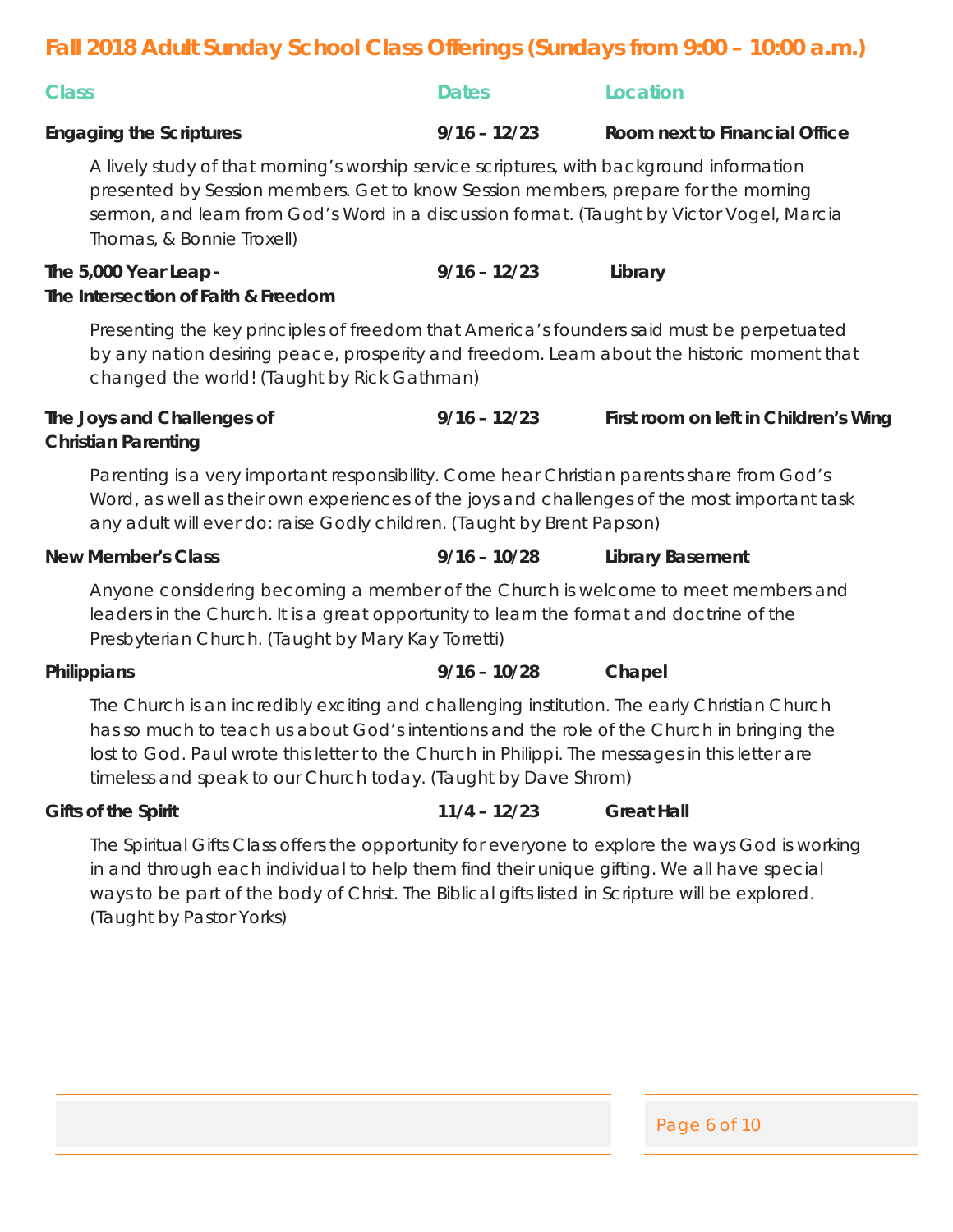# **Adult Sunday School Questionnaire**

Please help the Christian Education Committee to better serve you with adult classes that meet your spiritual, emotional and intellectual needs. Please fill out the following questionnaire and place it in the offering plate or return it to the Church office **by Sunday, October 7th**. **Thank you in advance for helping us to serve you.**

1. Have you attended adult Sunday School classes in the past? (Circle one) **Yes No** 2. Do you currently have a child/children who attend Sunday School? (Circle one) **Yes No** 3. What adult Sunday School classes have you attended in the last year? (Circle all that apply) **Engaging in Scripture Romans The Reformation: Why It Still Matters Parenting God's Way New Testament Study The Couples Class**

4. What other adult Sunday School classes have you attended in the past? Please list class titles or write a brief description.

5. What did you enjoy about adult Sunday School classes that you have attended? Be as specific as you can.

6. What did you not enjoy about adult Sunday School classes that you have attended?

7. What type of classes would you like to attend as we plan for future adult Sunday School classes?

8. Are you interested in teaching an adult Sunday School in the future? If yes, please briefly describe the course you would like to teach and include your contact information so we can follow up with you.

9. Are there any other comments or suggestions you would like to make to help with our planning?

Page 7 of 10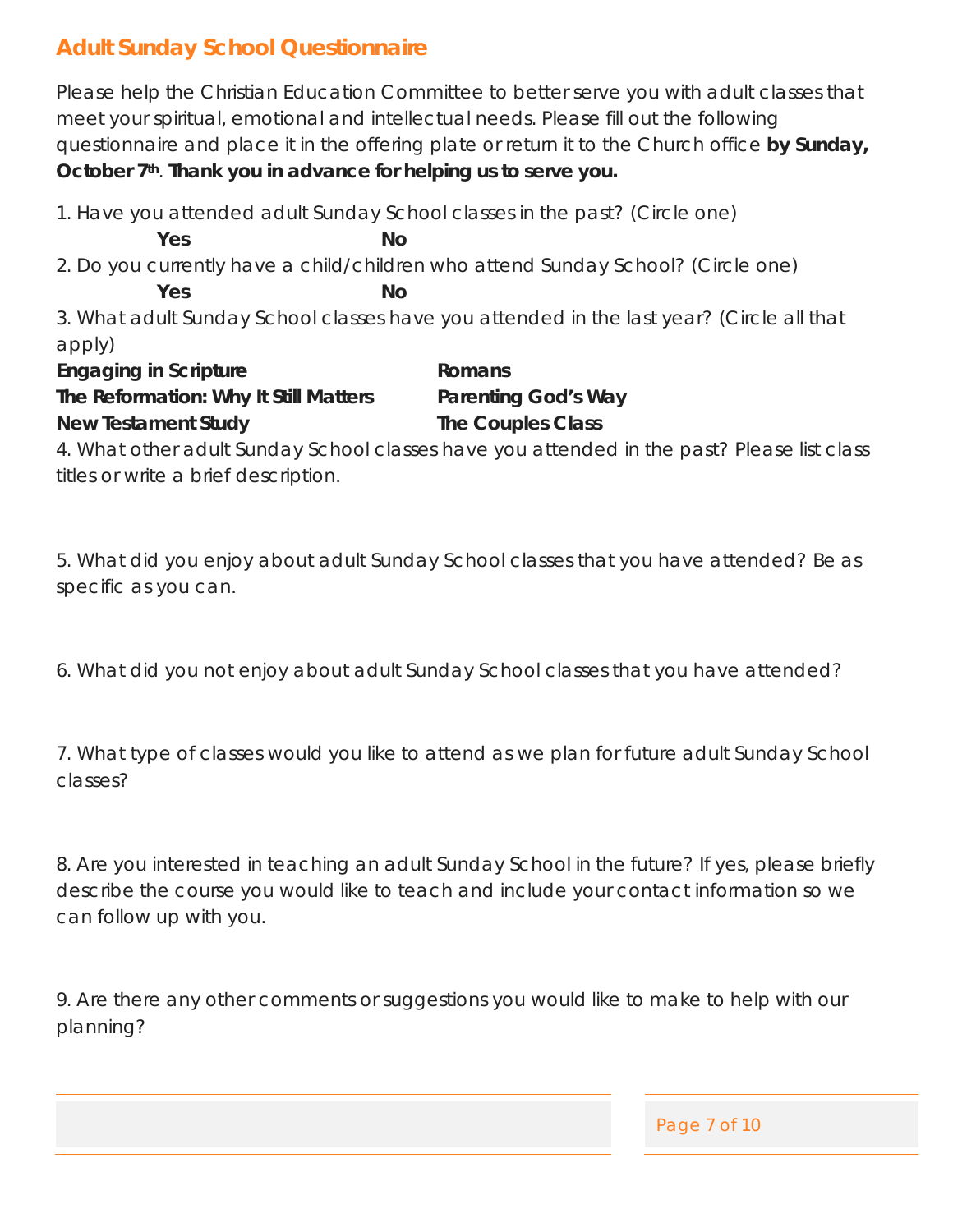



**SAVE THE DATE!** Neighborhood Fall Festival October 20, 2019 Noon – 3:00pm On the Library Lawn at First Presbyterian Church

**The ministry of First Presby Kids is only possible with the help of ALL our awesome volunteers! It's because of you that we're "Growing In God Together!"**  THANK YOU!!!



# **Fall 2018**



There's lots happening at First Presby Kids! Come and join us for the fun!

#### Sunday School

*Sundays from 9:00-10:00 a.m. in the Christian Education Wing. For kids of all ages.* **Classes for babies through 5th Grade give kids a chance to dive into God's great story and learn about His love for them through hands-on fun! Don't miss "Coffee Hour" in the Great Hall following Sunday School, where kids (and adults, too) can enjoy a snack, meet up with friends and get their wiggles out before the 10:30 Worship Service.**

#### Cherub Choir

*Sundays @ 9:00 a.m. in the Music Room of the Wing. All ages.* **Start off the Sunday School hour by making a joyful noise! We meet to sing at 9:00 a.m. before kids go to their Sunday School classes at 9:15. The Cherub Choir also sings in the Worship Service at special times throughout the year!** Nursery

*Always available during the 10:30 a.m. Sunday Worship Service. Find the Nursery in the Christian Education Wing. Babies through age 2.* **Little ones have a place of their own to experience God's love through the special care and attention they receive in the Nursery, as moms and dads join us in Worship.** Kids Church

*Following the Children's Message during the 10:30 Sunday Worship Service. Meeting in the Violet Room of the Wing. Ages 3 through 3rd Grade. Older kids can sign up to be helpers!* **At Kids Church we're getting to know Jesus and each other, learning about the wonderful truths in God's Word through lots of fun activities and music.** 

#### Trainers Playgroup

*Mondays @ 9:00-11:00 a.m. in the Blue Room of the Wing. Babies and kids of any age.* **While moms gather for fellowship and Bible study in the Himmelreich Reading Room, kids can play, learn and grow during this fun-filled morning.**  Children's Story Hour

*Tuesdays @ 10:30 a.m. in the Himmelreich Library (adjoining the church). For kids of all ages.* **In a cozy corner of the Reading Room, storybooks from old classics to new favorites are read aloud for children to enjoy. We end with a special craft!** 

Got an idea for the Children's Ministry? Want to become a volunteer? Have questions about a program or event? I'm just a call, a text or a click away and I'd love to hear from you.

> Carolyn McSween | Director of Children's Ministry firstpresbykids@gmail.com | (570) 939-2119

> > Page 8 of 10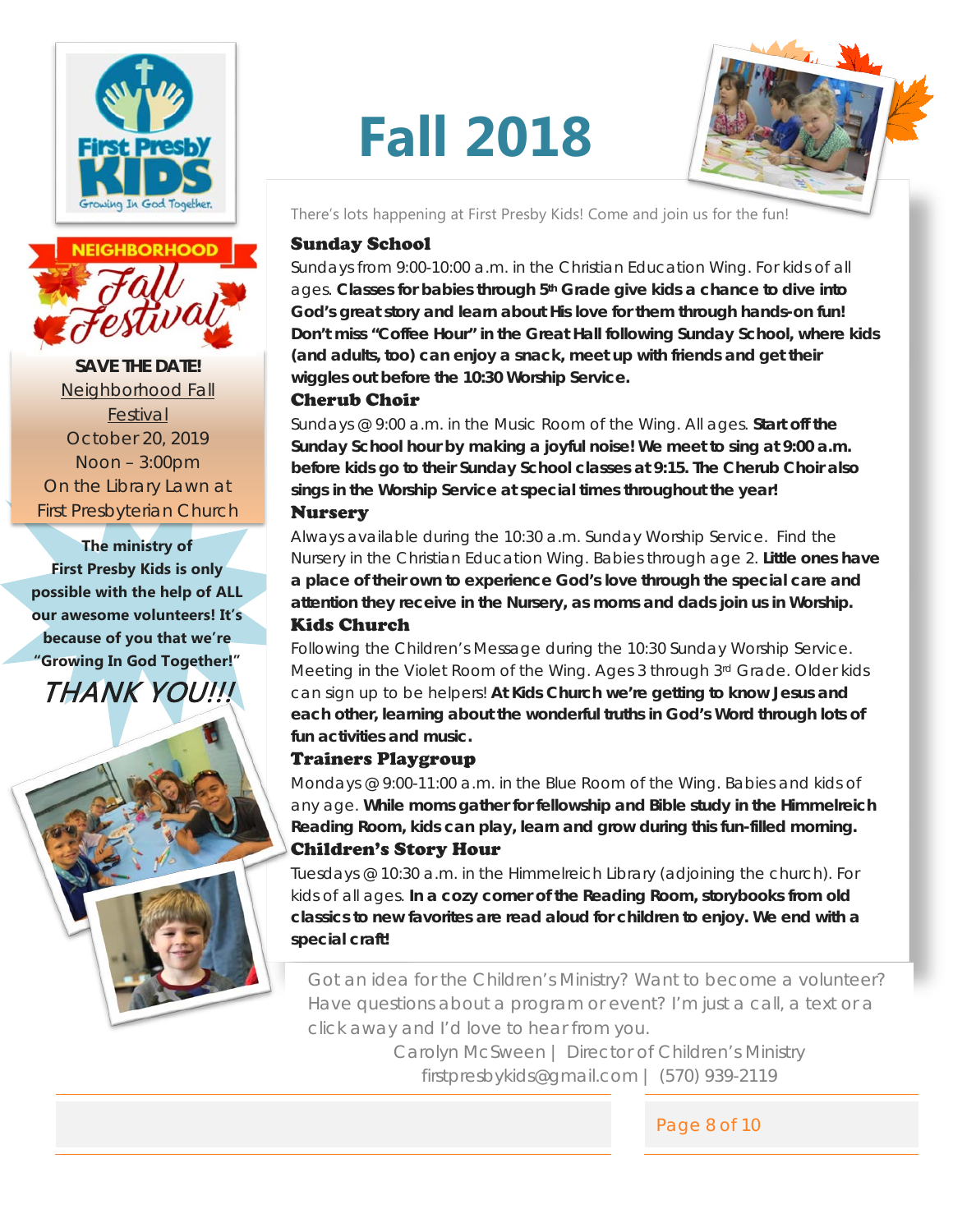Both Fuel and Refuge continued all summer, but we are gearing up for a big fall season ahead of us!

The week following Rally Day is when the Youth program officially kicks off for fall. The Middle school will be continuing their look at Romans. It can be a really theologically dense book, but it is choc-full of wisdom, God's promises to us, and what the foundation for our relationship with Christ should look like. Our high schoolers will be doing something a little bit different this fall – a book study! We will be going through the book "Love Does" by Bob Goff. It is an absolutely incredible book that relates incredibly well, but is also fun and full of the Lord's wisdom. "Love Does" is a New York Times best seller, and *by far* my favorite book.

Our before school breakfasts are also back the week of September 9<sup>th</sup> – bright and (very) early, there will be a breakfast with juice, pastries, chocolate chip pancakes and French toast cooked by yours truly every week. High school guys are invited every Wednesday and High school girls are invited every Thursday!

And for the high school guys, our Thursday night wing nights at the Lewisburg Hotel will continue through the fall as well.

Some big news – also beginning the week following Rally day, during the coffee hour time, there will be a time for contemporary worship down in the cave followed by a short devotional immediately after Sunday School. The youth are then invited to sit together during the service up in the balcony and join us for food together downtown after the service.

Finally, look out for an announcement about our 2019 Mission Trip Location! We're already very excited – and it's not too early to begin to pray for next summer's youth mission trip!

This fall as we kick off another year of programming, please be praying for our games - that they are full of fun and laughs; our time together - that it can continue to build strong relationships based on Christ; our lessons - that they reach each student in their own walk with Christ and leads a vibrant relationship with Christ. Finally, please pray for your kids and the students themselves - for their school day, sports, activities, family life, and personal, mental, and spiritual health. Thank you!

Matthew Rishell – Youth Director

Page 9 of 10